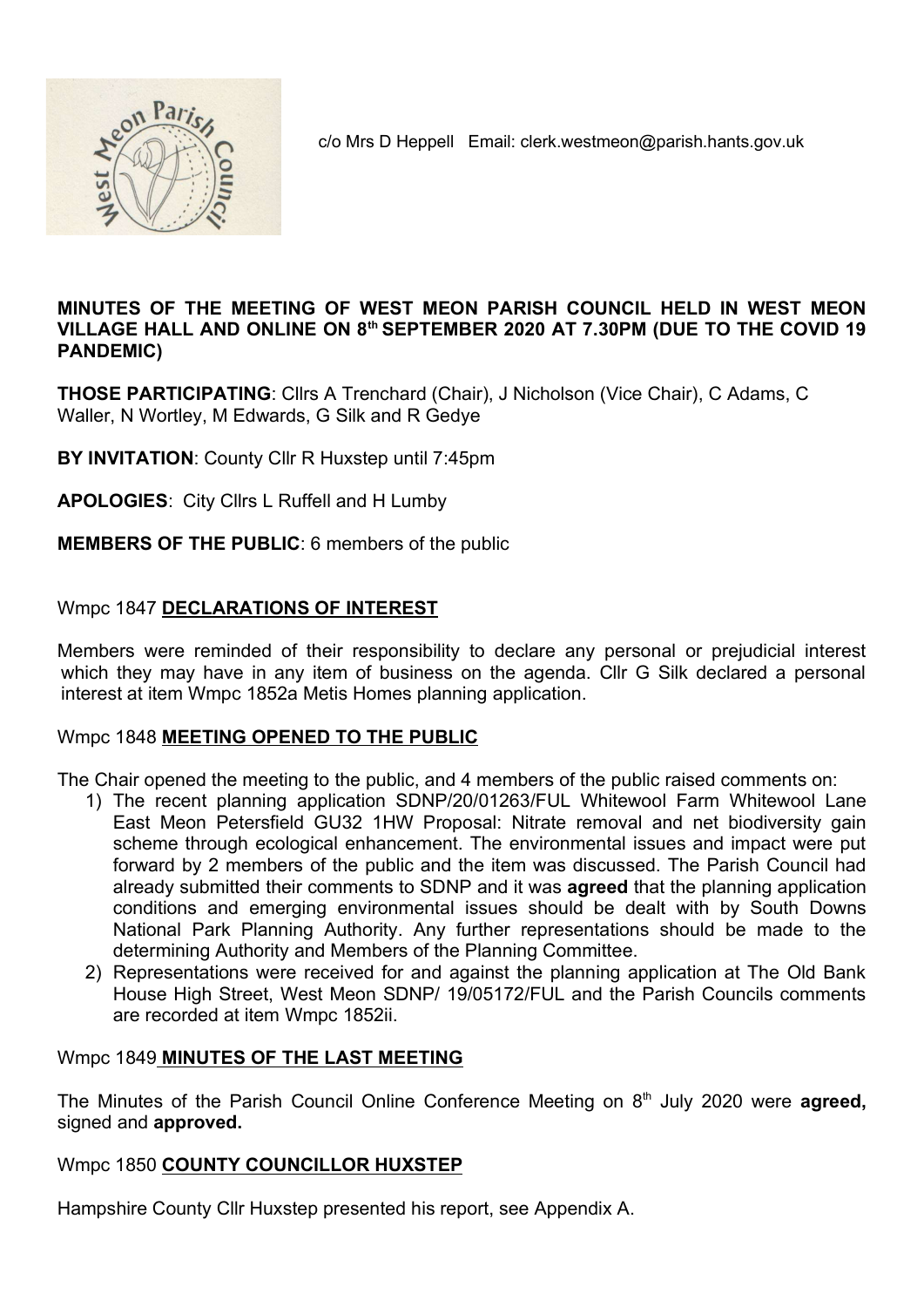Cllr Huxstep advised that he will report damage to the street sign on Church Lane to HCC.

### Wmpc 1851 CLERK'S REPORT

- 1. The damage to the flint wall has reported to Zurich Insurance and HCC, and to WCC Conservation Officer who advises that it is in a conservation area and needs careful restoration. It was agreed that Cllr Edwards would get 3 quotes for the insurance claim.
- 2. Grant Requests received :

WM Village Hall £500.00 Citizens Advice £200.00.

- 3. Reminder that Parish Councillor attendance is required at WCC Parish Council Meeting on changes to the planning system - 21.09.20 email sent to all councilors for online meeting.
- 4. An email was received regarding the A272 west of Meon Hut. Request for reduced speed limit or concealed entrance signage by J Brimley. It was agreed to forward information on CANS.

### TO RECEIVE WORKING GROUPS

### Wmpc 1852 PLANNING

a) i) SDNP/20/03432/FUL Metis Homes for 10 dwellings on land at the end of Long Priors. Cllr Silk vacated the village hall at 8.55pm until 9:10pm while this item was discussed.

It was **agreed** that **NO OBJECTIONS** would be raised subject to the following comments by WMPC.

WMPC has agreed in principle to support the development of land at the end of Long Priors for homes. This is a very significant development for a small parish like West Meon, especially given the nature of the site and its sensitive location. WMPC is pleased that more recently Metis Homes has engaged with the Parish and its Council after a flawed start during the height of the Covid 19 lockdown.

Following the short consultation period on the two previous drafts of plans for the dwellings, Metis Homes have now submitted a full planning application and these comments relate to this planning application, SDNP/20/03432/FUL

1. Justification for the housing mix.

WMPC previously asked that a housing needs survey underscore the justification for the housing mix. We have not seen this forthcoming. However, during the period of consultation the housing mix has changed and that proposed in the full plans does include more affordable units that may not be for direct sale.

However, WMPC has particular concerns about Plots 9 and 10. Their scale and size within the development seem out of context. The dwellings themselves are very large and therefore very expensive. Whilst Plot 8 offers a similar number of bedrooms, the size of the dwelling is more moderate. WMPC would be in favour of reducing the size of the dwellings proposed for Plots 9 and 10 and making them more in keeping with Plot 8. This would also reduce the visual impact of construction at the most visible part of the development site.

#### 2. Access to the site

WMPC previously raised concerns about this. The development would need traffic flow through Long Priors, a congested narrow estate road made of concrete that is already breaking up at various points. This road would need remedial repairs following any construction work, especially where surface drains are vulnerable. The cost of this must be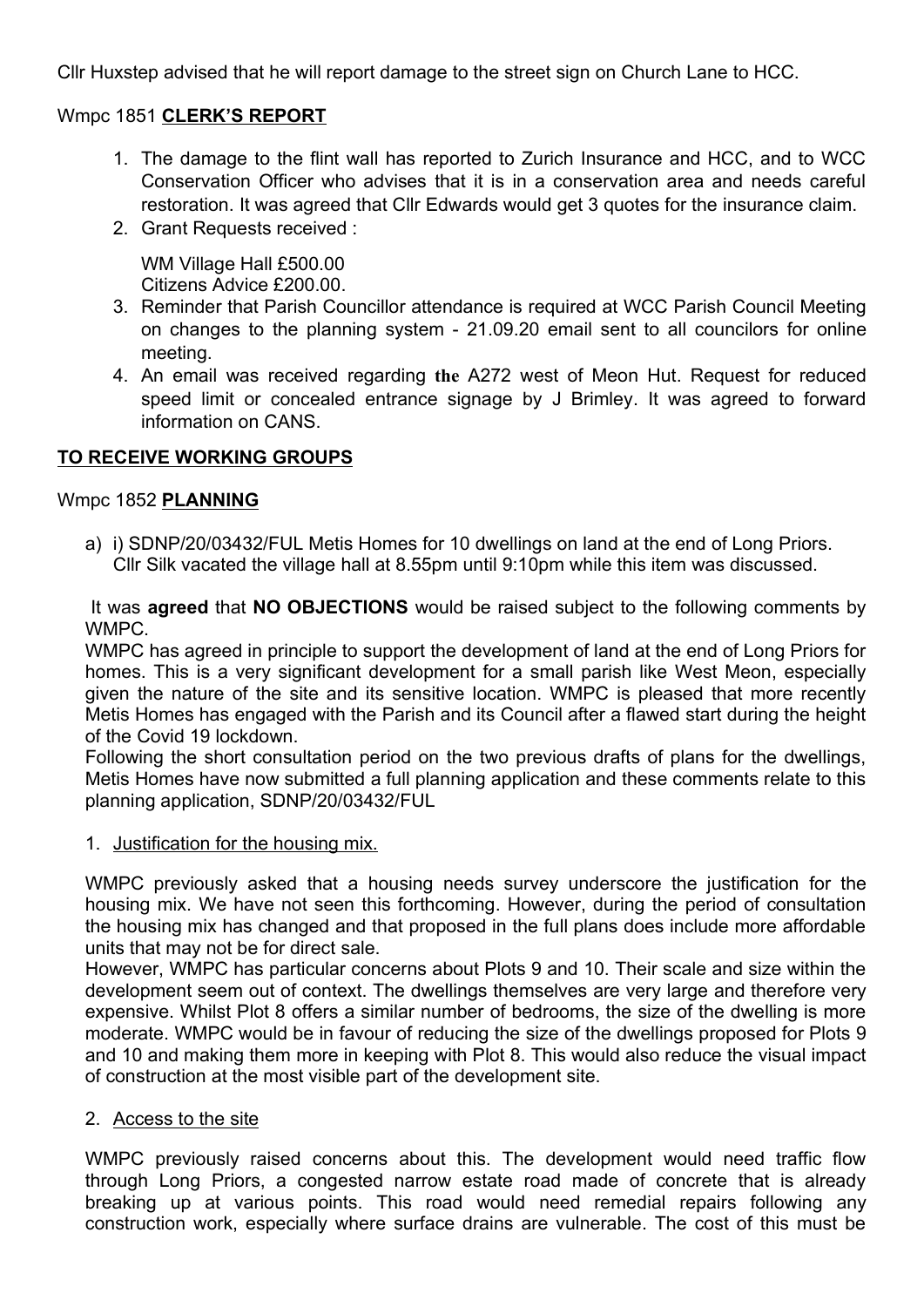taken into account. There is no reference to this in the planning application, neither is there a detailed traffic management plan. WMPC would like to see evidence of both.

Any access that reduces car parking in any part of Long Priors, including Radian/Swaythling housing, must be compensated for. WMPC has already drawn attention to this and Metis Homes indicated they would address this matter. However, the planning application does not seem to mention this at all. This is a key concern for residents of Long Priors, especially those living adjacent to the site access entrance. WMPC do note that there is careful provision for visitor parking in the planning application.

Discussion on page 34 of the planning application, Landscape Led Evidence Base and Desian Strategy, refers to adoption of the access road through the site. There is a lack of clarity about who the road will belong to and who will take responsibility for its surface. WMPC would ask for clarity on this.

Discussion on page 28 of the planning application, Landscape Led Evidence Base and Design Strategy, SDNP Comment 10 refers to the road that terminates between Plots 4 and 5 as possible access for a phase two development. The site was originally outside the settlement boundary in open countryside. WMPC has accepted and supported the site being included in the new boundary. WMPC would require assurances on behalf of the wider community that the settlement boundary would be respected and no phase two would be considered.

3. Sustainability

There is reference in the Sustainability statement on page 34 of the Landscape Led Evidence Base and Design Strategy to heat pumps and PV cells in the roofs of the dwellings. Neither of these is shown on the plot outlines nor the detailed plans for the dwellings. WMPC would like these to be confirmed as within the planning proposal, for them to be located on the application documents, and that all dwellings would benefit from these sustainability and climate crisis strategies.

No street lighting provision is shown on the application plot outline. WMPC would like this matter addressed as part of the planning application. In keeping with the Dark Skies policy of SDNP, the street lighting should be low level and light sensitive and not impose on dwellings in Knapps Hard, Long Priors or the open countryside. Responsibility for street lighting should be agreed, in discussion with WMPC, Highways and Winchester City Council.

4. Consultation approaches

WMPC is conscious that this development, though supported by WMPC, is a highly sensitive matter and the subject of controversy within the community. It is imperative that Metis Homes ensure continued high quality consultation and engagement with the local community, especially those in Long Priors and Knapps Hard most affected by the development during the whole of the planning process and construction phase. This should include actions that are beyond postal letter and involve face to face meetings, including the use of innovative solutions during the Covid 19 pandemic. The restrictions placed by the current pandemic must not become an excuse for lack of engagement with the community or inadequate consultation procedures.

ii) SDNP/19/05173/FUL AMENDED PLANS received 31/07/2020) The Old Bank High Street West Meon Hampshire GU32 1L Erection of single detached dwelling.

It was agreed that **NO OBJECTIONS** would be raised subject to:

i) Roof materials being amended as it is considered that the proposed zinc roof is not in keeping with the conservation area or the adjacent properties.

- ii) Traffic management plan.
- iii) Access provision for construction vehicles and deliveries.

iii) Proposals at Westbury House, West Meon Road (GU32 1HY) Planning ref: SDNP/19/05026/FUL It was agreed to: raise NO OBJECTIONS subject to: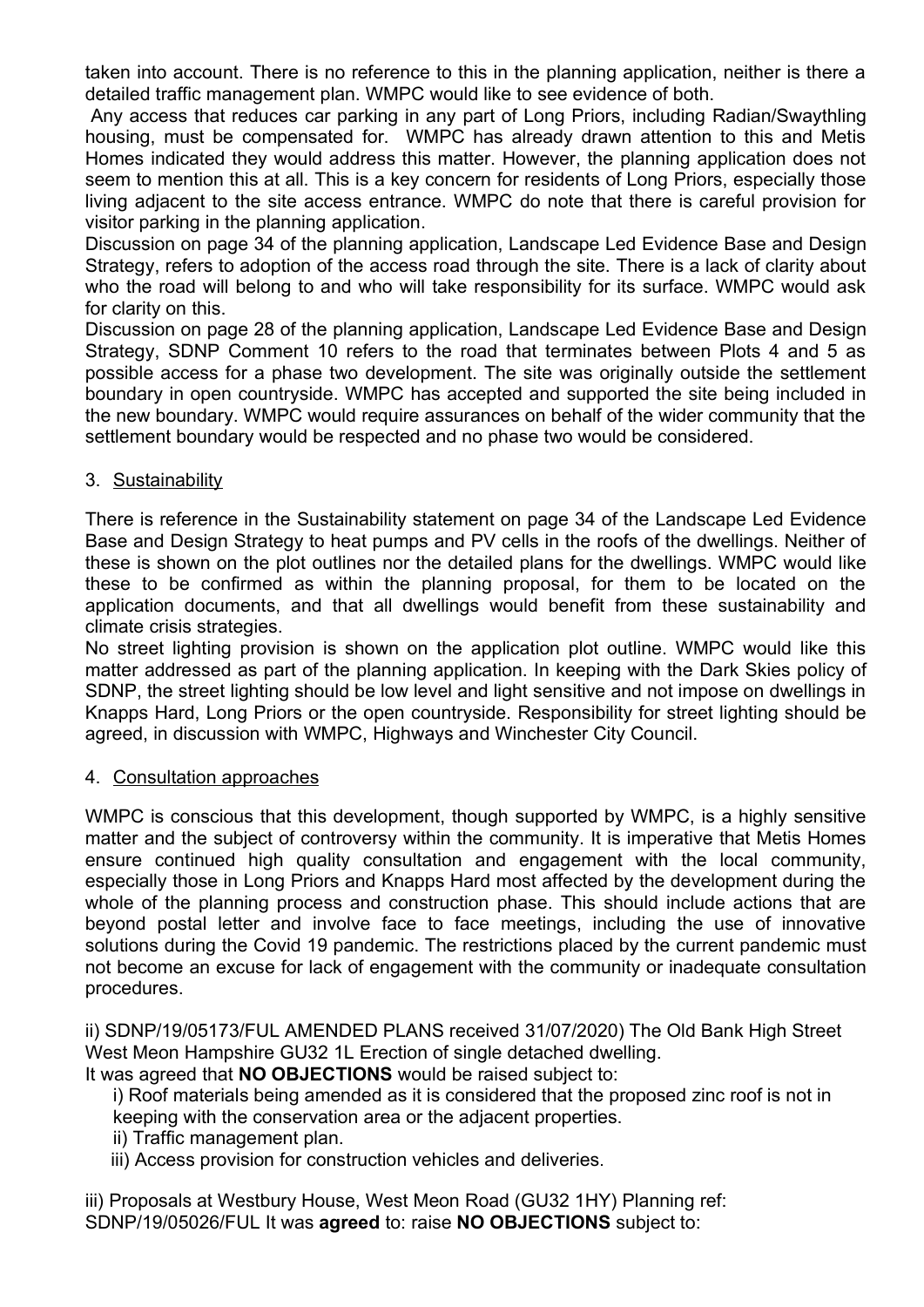Traffic management of construction vehicles.

iv) SDNP/20/03630/HOUS Sherwood Grove Riversdown Road West Meon GU32 1JS Garden room. It was agreed to: raise NO OBJECTIONS

#### Wmpc 1853 FINANCE AND ADMINISTRATION

- i) It was agreed to defer proposed projects until the next meeting.
- ii) Grant request from WM Village Hall for £500 towards improvement of windows for the village hall. It was agreed to defer this grant until the end of the financial year.
- iii) Grant request of £200 received from Citizens Advice. It was **agreed** to award a grant of £150

#### iv) Schedule of Payments

# Payments 8<sup>th</sup> September 2020

| <b>DD</b> Internet Ltd                          | £11.99  |
|-------------------------------------------------|---------|
| <b>BACS D Heppell Expenses</b>                  | £50.46  |
| <b>HMRC</b>                                     | £29.32  |
| BACS WJ Hillier strimming playground            | £120.00 |
| <b>BACS Alpha Graphics signs</b>                | £108.00 |
| BACS Will Hillier re-surfacing of village steps | £580.00 |

It was unanimously **agreed** to approve the schedule of payments.

#### Wmpc 1854 HIGHWAYS AND TRANSPORT

- i) SDNP advise that a Section 106 contribution of £4,028.14 is available for repairs to the car park. It was agreed that Cllrs Silk and Edwards would source quotes.
- ii) Damage to the flint wall on Church Lane has been reported to Zurich Insurance and HCC, and to WCC Conservation officer, who advises that because it is in a conservation area it needs careful restoration. It was agreed that Cllr Edwards would get 3 quotes for insurance purposes.

#### Wmpc 1855 COMMUNITY, RECREATION AND TRANSPORTATION

#### 1. Walk around the Parish Assets

Cllr Edwards reported that:

- Cleaning of the cross is required.
- The holm oak at Church Lane requires pruning and the Clerk to contact WCC tree officer.
- There has been damage to 2 seats on the recreation ground that require repairs.
- The swings at the recreation ground require new shocks.
- The bus shelter in the High Street requires a new window.
- The play area surface is cracked.
- Repairs are required to the railings by West Meon House and the Clerk is to write to the owners.
- Rooks have damaged the recreation area which needs spraying and repairs

Any further items for the Parish News to be submitted to Cllr Adams.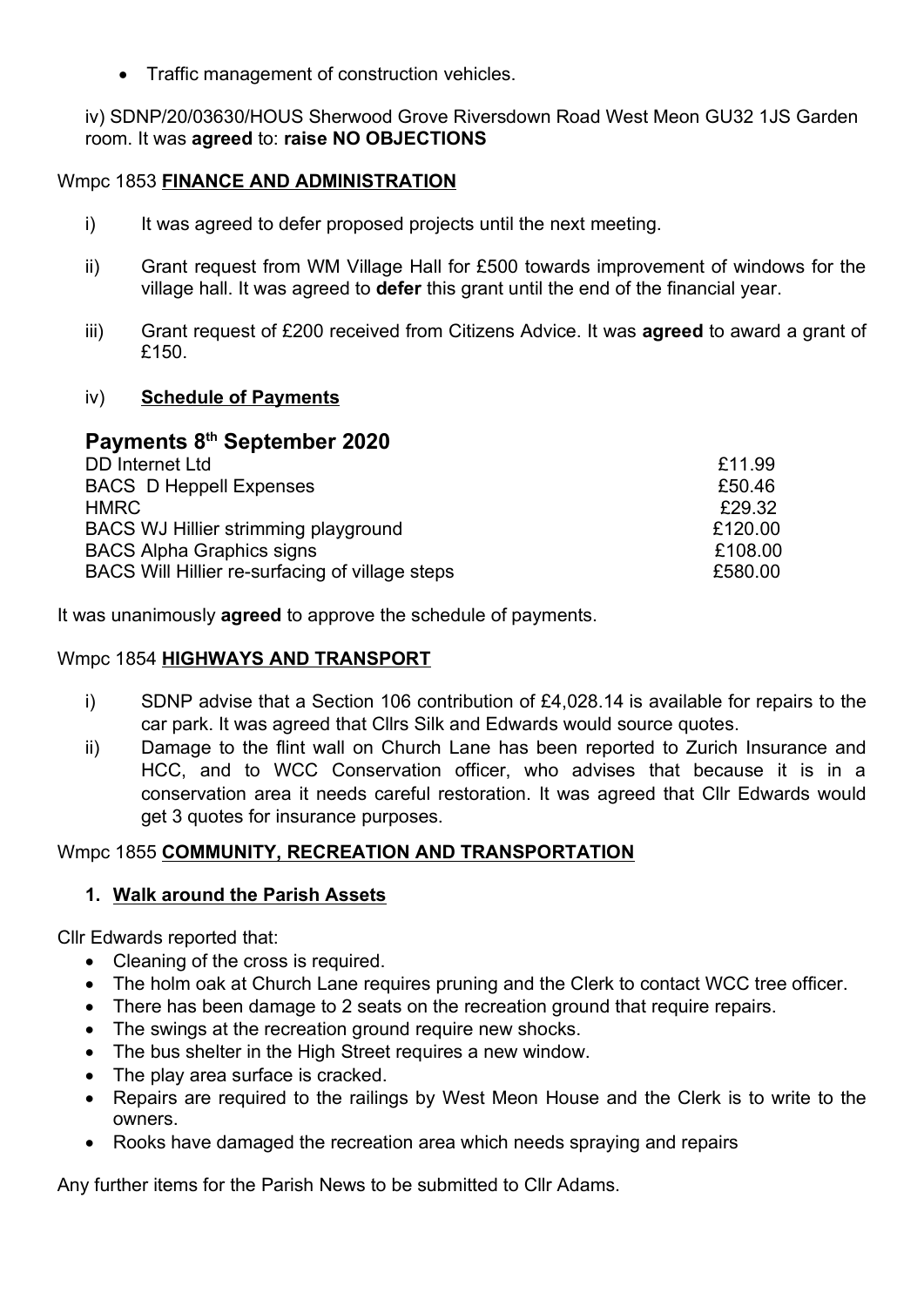### Wmpc 1856 ITEMS TO BE CONSIDERED AT THE NEXT MEETING

WM Asset repairs proposed projects, cleaning of cross and war memorial, groundworks, Parish News.

## Wmpc 1857 DATES OF NEXT MEETINGS

Tuesday 6<sup>th</sup> October 2020, Tuesday 3<sup>rd</sup> November 2020, Tuesday 1<sup>st</sup> December 2020, online meetings.

The meeting closed at 9.35 pm

Chair ……………………….

## Appendix A Cllr Roger Huxstep Member for Meon Valley Division

## Hampshire County Council Divisional Report for West Meon Parish Council

## Heartfelt thanks to Hampshire's volunteers

Hampshire County Council's Cabinet Member for Communities, Partnerships and External Affairs, Councillor Andrew Joy has expressed thanks on behalf of the Authority, for the tremendous work of the county's army of volunteers who have been responding to the needs of communities during the coronavirus outbreak.

"In Hampshire volunteering has always played a crucial role but, during the Covid-19 pandemic, it has been particularly heartening and humbling to see this strong community spirit really flourish across the county. Numerous groups and thousands of volunteers have given and continue to give generously of their time and energy, providing immense support to those in need, through caring and selfless acts of humanity. Whether collecting medicine for shielding residents, delivering food and household supplies, or checking in on elderly or vulnerable neighbours – every act of kindness and solidarity has made a marked difference. Looking ahead, while we may be making good strides in returning to a healthy 'normal', there are many in our communities who still rely on the help and support of the volunteers who stepped forward at the height of the pandemic to support the vulnerable. As we head into the autumn, and with the coronavirus still with us, we anticipate demand for support will start to grow again. Therefore, we need to say:

- To those who continue to volunteer we thank you. Your support is invaluable, and please do stay with us.
- To those who may have recently stopped volunteering we would like you to consider coming back, even if it is only for a couple of hours a week.
- To those who have never volunteered now could be a great time to start."

Tim Houghton, Chief Executive of Community First, on behalf of the Hampshire CVS Network said: "The generosity and willingness of Hampshire's residents to help each other during the crisis has been simply amazing and on behalf of Hampshire's CVS network we also say 'thank you'. Local volunteer groups, charities and wider voluntary sector have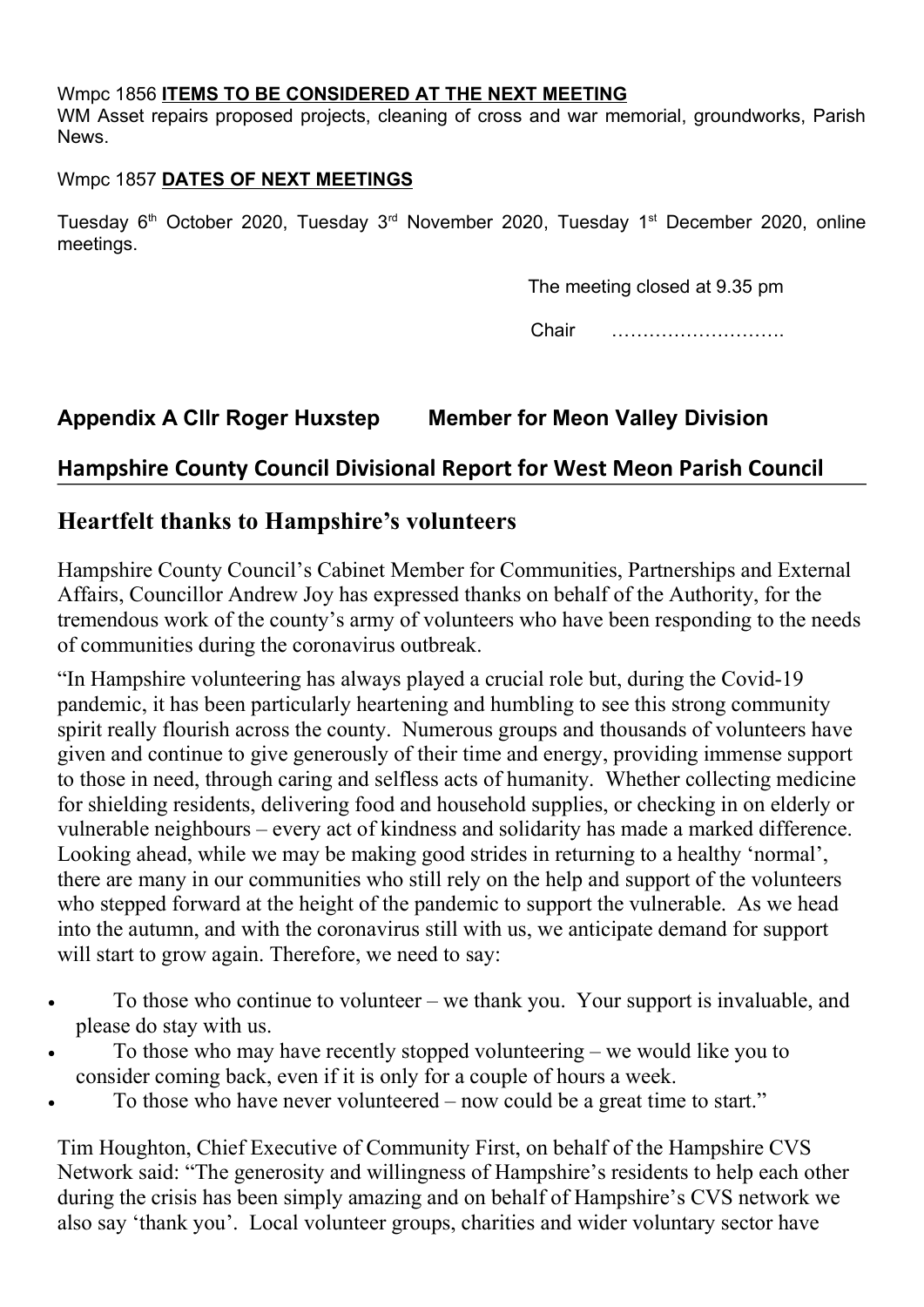never been more needed, and we now have a great opportunity to change for the better and maintain the commitment and enthusiasm shown by volunteers and a sense of local community belonging that makes lives better for all. Many charities and voluntary groups are still operating and are now busy reshaping and restarting services to prevent isolation, reduce loneliness and tackle the long-term mental health, social and economic consequences of the pandemic. There are a wide range of organisations on the frontline, including those providing children's services, working with homeless people, delivering social care, or tackling domestic abuse who need your help now and into the future.

If there's a cause you care about, please reach out and offer whatever time and commitment you can – a little can go a long way."

To find out more about volunteering opportunities in Hampshire, go to: www.hampshirecvs.org.uk/volunteering/

## Hampshire's educators are ready and eager to start the new term

Pre-schools, primary and secondary schools across Hampshire were eager to welcome children and young people back at the start of the new academic year. Councillor Roz Chadd, Hampshire County Council's Executive Member for Education and Skills, said: "Hampshire's early years providers and countywide family of schools have worked hard during the school summer holidays to complete the necessary risk assessments to keep Hampshire safe by implementing appropriate measures to ensure all children and young people can return to school safely. I am deeply relieved that the government agreed that all children and young people should go back to school from  $1<sup>st</sup>$  September following the disruption of lockdown. We may never fully appreciate the impact that the fall-out from Coronavirus will have on their education and future achievement but what is in no doubt is that children and young people should be in school, not only for them to learn, but for their mental health and wellbeing – having a more normal routine and being back with their peers and friends is important."

The County Council's Director for Public Health, Simon Bryant, added: "Parents and carers should feel reassured that children are far less likely to be affected by Coronavirus. A Public Health England Study showed that those aged under 16 account for just 1.1 per cent of 130,000 confirmed Coronavirus cases during the first wave of the virus."

According to the Office for National Statistics, 90 per cent of school age parents indicated their children would return to school or college in September. Hampshire's educators are fully prepared to have them back, confident they have put in place arrangements to help prevent the spread of coronavirus infection. While those arrangements will vary from school to school, depending on the size and layout of their sites, as well as the ages and number of children attending, the measures include:

- Placing children in distinct 'bubbles' (groups) to be maintained throughout the school day
- Operating a one-way system around the school site
- Staggering the start and end of the school day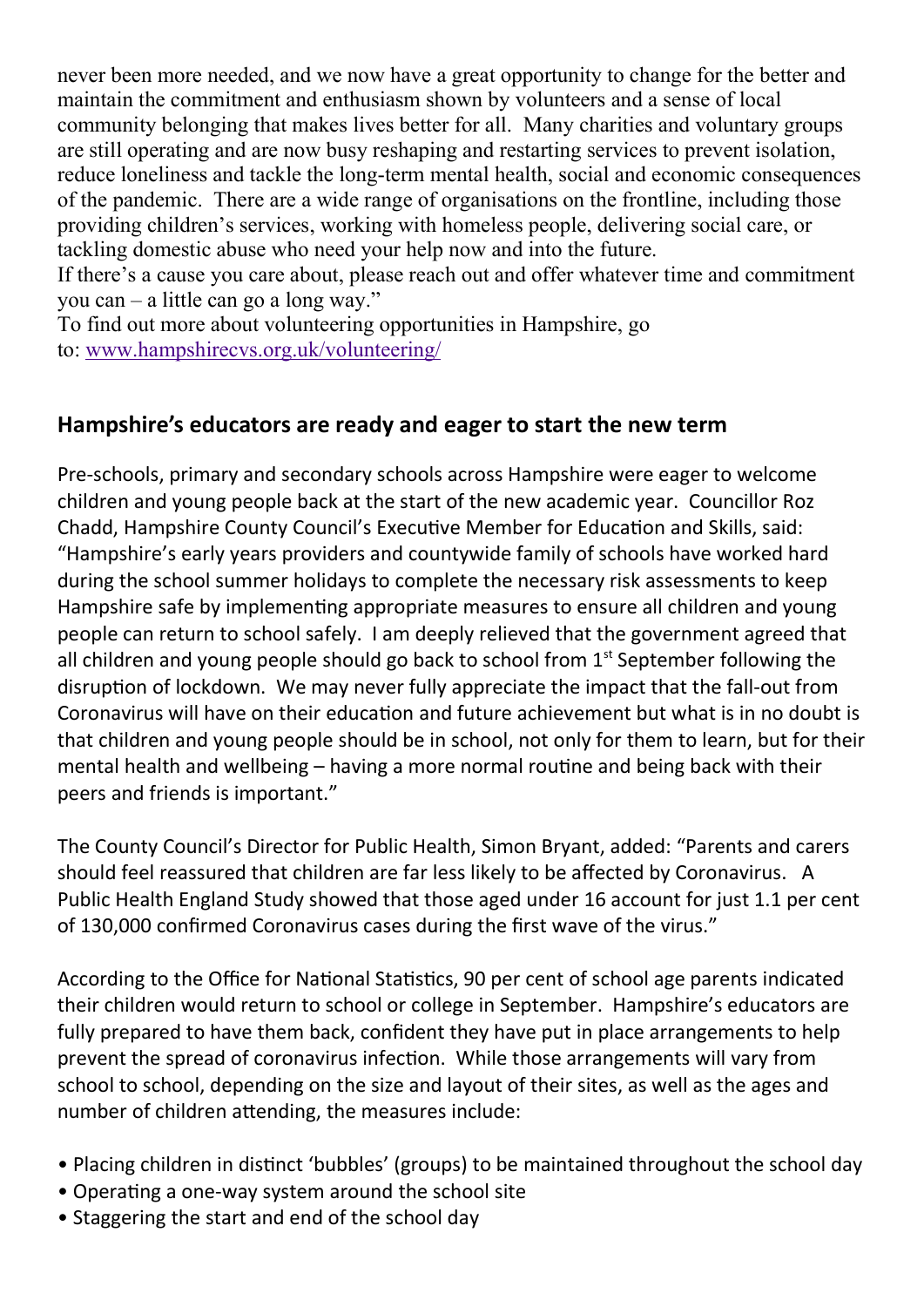- Staggering break times
- Building time for frequent handwashing in the daily timetable
- Additionally, providing hand sanitiser in strategic areas of the building
- Frequent reminders to Catch It, Bin It, Kill It
- Additional cleaning of school buildings.

Wherever possible, and for multiple health benefits, children and young people are encouraged to walk, scoot or cycle to school. The County Council has installed a range of temporary changes across the county to provide more road space for people walking and  $c$ ycling – keeping a safe social distance as they begin to go back to work and school after the Coronavirus lockdown. Government guidance will apply to home-to-school travel arrangements for children and young people, eligible for school transport funded by the County Council. There is no requirement for social distancing on dedicated services but there will be a set of controls that will apply, such as use of hand sanitiser and where possible sitting in year groups. Face coverings for pupils over 11 are recommended. Enhanced cleaning will apply to vehicles being used on home-to-school journeys. Pupils who travel on public transport will be required to respect the social distancing measures on public bus services and, if they are aged 11 years old or over, must wear a face covering.

If a pre-school child or school pupil displays any symptoms of Coronavirus, education settings will follow the Public Health England guidance that they have been given including what to do in the event of a confirmed case of the virus in an education setting. The closure of any school due to Coronavirus will be a last resort action and only on the advice of the local Public Health England Health Protection Team.

# Climate change

Hampshire County Council has announced the first initiatives to help Hampshire residents reduce their carbon footprint. Community projects include advice from energy choice to insulation, establishing a Community Energy Network across Hampshire and a Targeted Residential Solar Group Buying Scheme. Parishes and communities are encouraged to take part in the sustainable community Greening Campaign (http://www.greeningcampaign.org/). The climate change Action Plan is due to be presented to the HCC Cabinet on 29th September.

https://www.hants.gov.uk/landplanningandenvironment/environment/climatechange

# Roads & Footpaths

Hampshire Highways are now re-using recycled material from old roads. Materials are screened, crushed and blended cleanly and quietly ready for re-use. With around 5,500 miles of roads this will make a significant contribution to reducing our carbon footprint.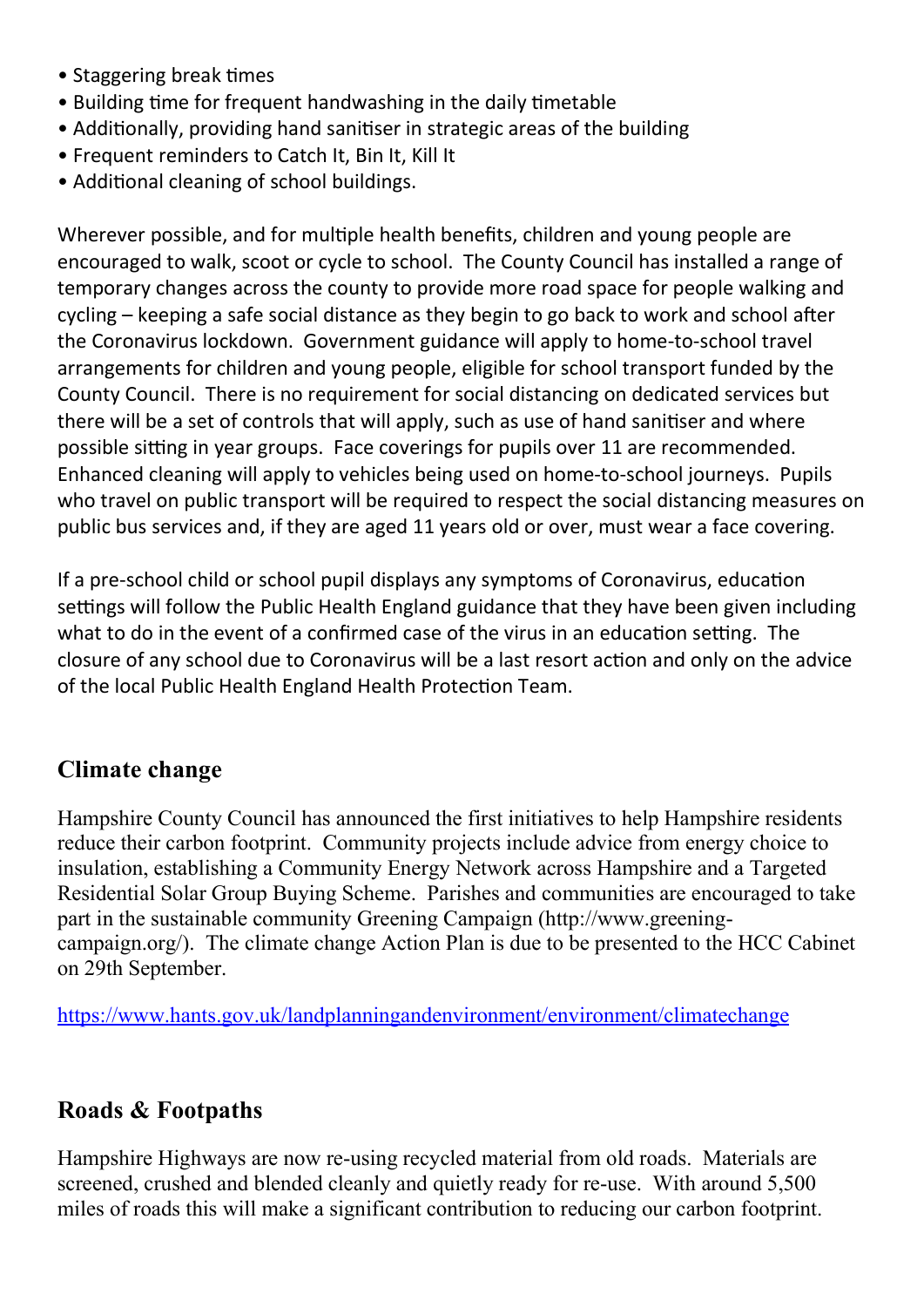Over 40 new temporary footpaths and cycleways have been installed across Hampshire. HCC have bid for £3.45 million from Government to build more highways schemes to support social distancing, encourage walking and cycling and assist economic recovery. https://www.hants.gov.uk/News/21082020TransportPopUps

Cllr Roger Huxstep Member for Meon Valley Division Hampshire County Council and September 2020

# Appendix B

Winchester City Councillor Report September 2020

1.Pandemic response The graphic below illustrates Winchester City Council's response to the pandemic, including the scale of Government grants distributed by the Council to businesses.



 $\mathcal{P}$ 

Revised Council Budget Winchester City Council is proposing to consider a revised budget for the current financial year to reflect the impact of the pandemic on its finances and in particular the loss of income from car parking and commercial leasing. Details have not yet been published. 3.Opening of Council leisure centres Winchester City Council currently has two leisure centres, River Park in Winchester and Meadowside in Whiteley, both of which were closed during the lockdown. Both have until recently been operated by Places for People. The River Park centre is to be closed permanently once the new leisure centre opens in Bar End (currently targeted for spring 2021), with the new centre being operated by Everyone Active.Both existing centres were re-opened on 1st September. However, in order to assist the transition to the new centre, Places for People have been replaced as operator by Everyone Active. In the case of River Park, this appointment will last until the new centre opens. In the meantime, the Council proposes to retender the operation of Meadowside once conditions allow.A separate new sports hall to serve the Southern Parishes was cancelled earlier in the year.

4.Flash floods in Winchester Winchester city centre suffered from flash flooding on the early evening of August 28th.The flooding was from a high level of rainfall in a short time overwhelming